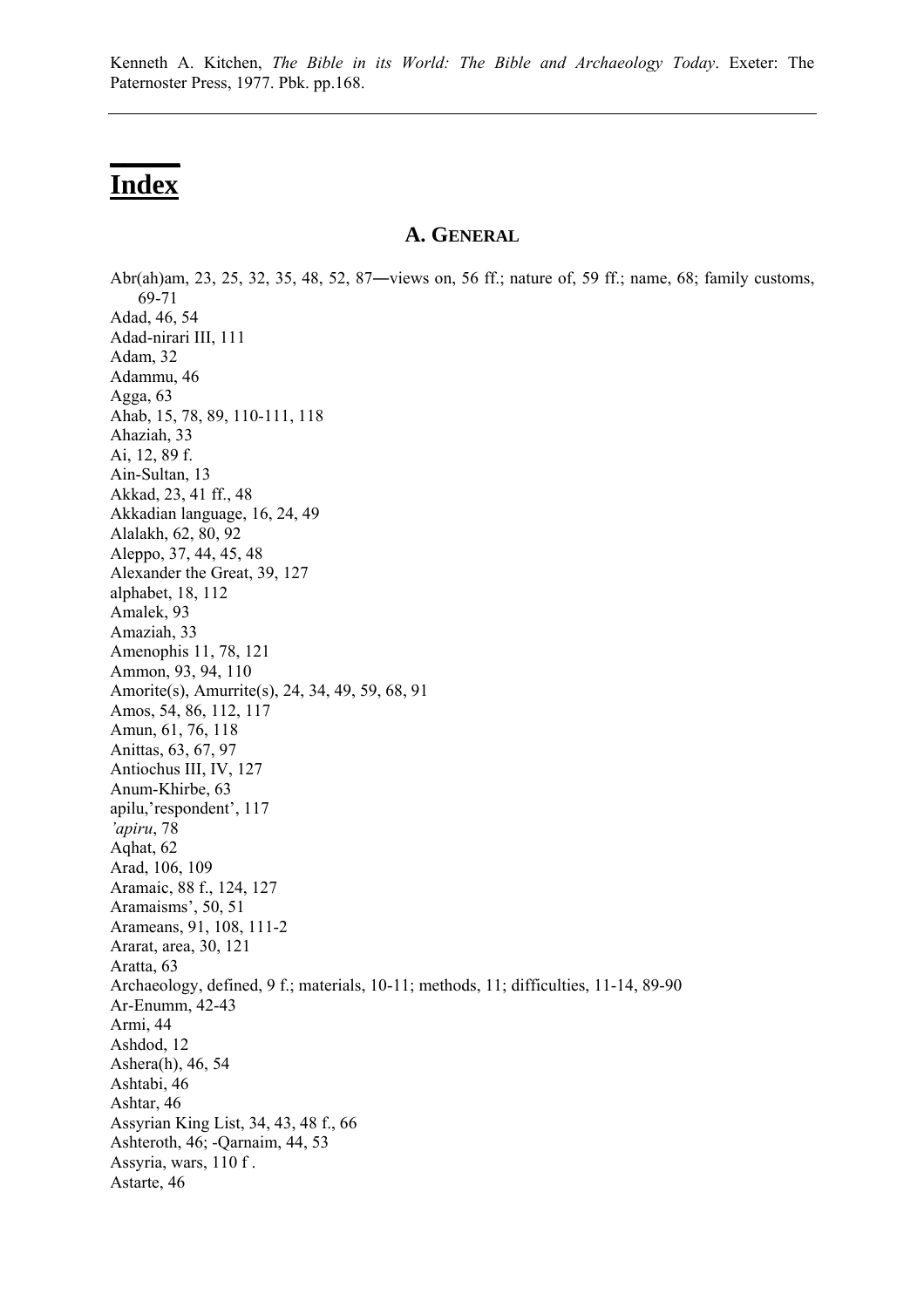Atrakhasis, epic, 28-30, 31 f., 34 Avaris, 76, 77 Awil-Marduk, 120 Baal, 54, 99 Babylon, 35, 115, 120f., 123 Balaam, 88 f., 112 Batora, 88 Bedunum, 53 Beer-Sheba, 87, 106, 109 Belshazzar, 124 Benhadad III, 111 Beqa region, 62 *berit*, 'covenant', 84, 85 Berossus, 29 Beth-Eglayim, 12 Bethel, Beitin, 90 Beth-Horon, 101 Beth Shan, 10 Bilhah, 69 Black Death, 20 Bozrah, 86 f. brick-making, 77 f. Bubastis, 76 buildings, materials of, 10 Byblos, 18, 22, 44, 97, 111, 118 Calah (Nimrud), 110, 113 camels, 59 Canaan, 44, 46, 53 f., 59, 91 Canaanite, 49, 98 Carchemish, 44, 114 'casemate walls', 93 & n. 2 Qatal Huyuk, 21 Chalcolithic cultures, 22, 87 chiasmus, 97, 99 coalitions, 72 conquest (Canaan), 87, 91 Corinth, 132 covenant, 79-85, 116 creation, OT & Babyl., 26f. cuneiform writing, 16 Cyprus, 21 Cyrus, 124 Dagan, Dagon, 46, 54 Damascus, 64, 94, 108, 110, 111, 112 Danel, epic, 62, 64 Daniel, book of, 152, n. 10 Darius III, 127 David, wars, 93-94; allies, power, 94; & poetry, 94 ff., 99, 100 Dead Sea Scrolls, 9, 59; background, 128 f.; content, 129; & OT, 129 f.; & NT, 130 f. Debir, 12, 90 Deborah, 95, 119 Deir Alla, Tell, 88 destruction of sites, 10 Dhiban, see Dibon 'dialogue' documents, 71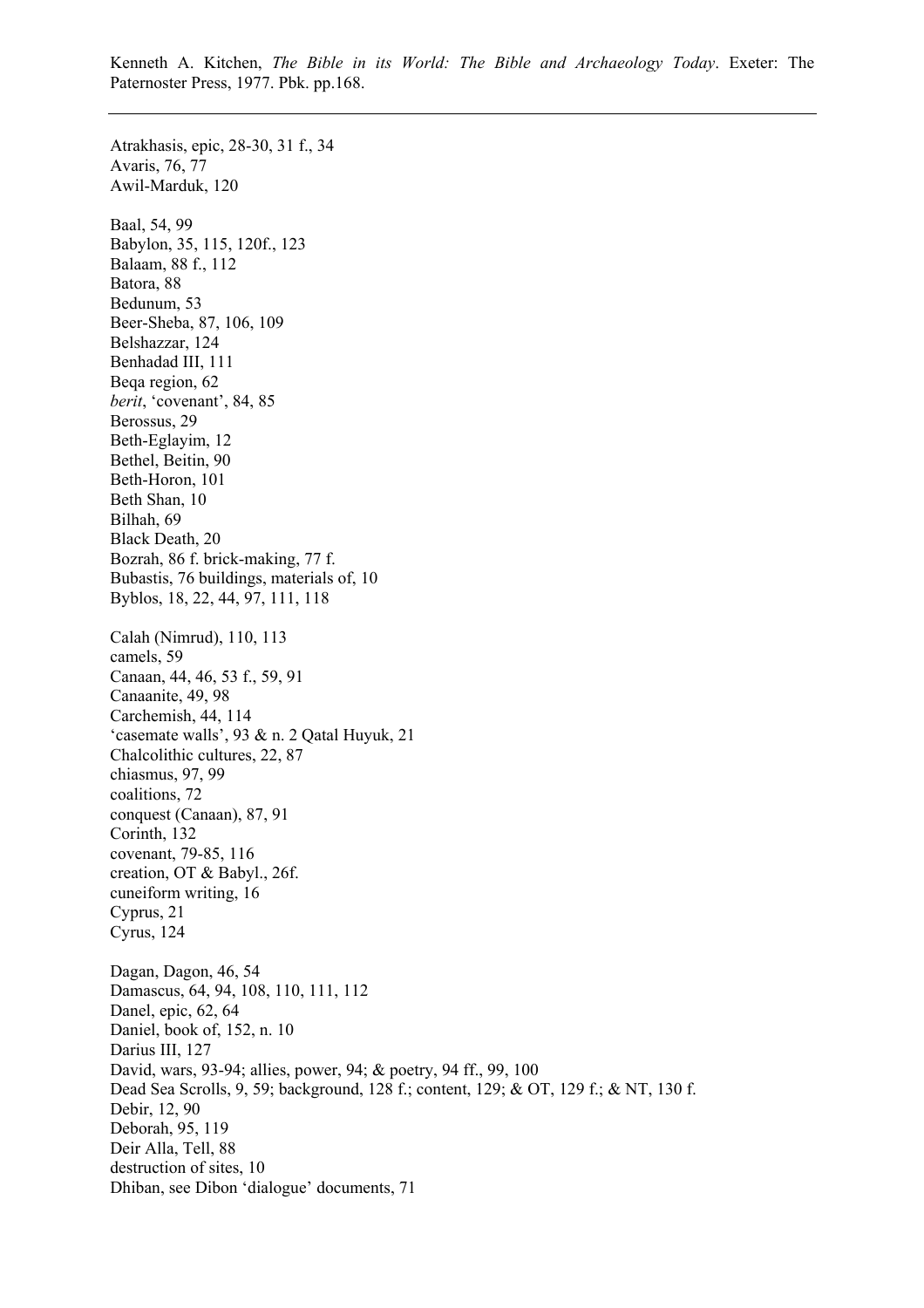Dibon, 13, 14, 15, 88, 89 *diku*, 'judge', 40 Dor, 44, 53 Dubuhu-Ada, 42, 44 Ebdu-Rasap, 47 Eber, 33, 52 Ebla, 9, 14, 17, 18, 23, 24, 32, 33, 34, 66, 68, 79, 97, 101 f., 103, 105, 117, 119, 134; archaeol. periods, 37 f.; palace and archive, 38 f.; tablets, 38 ff., 45 ff.; cityorganization, 39 f.; history, 41- 45; religion, 46-47; & OT, 47-55; statistics, 51 f. Eblaite, language, 39, 49 ff. Ebrum, 33, 43, 48, 52 Edom, 72, 86 f., 93, 94, 108, 110, 111, 112 edut, covenant-terms, 85 El, I1, 46, 47, 54, 62 Elath, 112 Elephantine, papyri, 124f. Eliezer, 59, 70 El-Jib, as Gibeon, 14 Elohim, 47 *en* 'lord', 40 En-Gedi, temple, 22 Enki, 31, 46 Enlil, 31, 46 Enmebaragisi, 33, 36, 61 Enmerkar, 63 Enna-Dagan, 42 Ennaia, 53 *Enuma elish*, epic, 26-27 Ephron, 71 Erastus, 132 Erech (cf. Uruk), 22 *'eres*, 'land/earth', 30 *'ereshet*/*irisatum*, 'desire', 50 Er-Riha, 13, 15, 89; cf. Jericho Esarhaddon, 118, 122 Esau, 60 Eshnunna, erosion, 10 Et-Tell, 12, 89 f. Evil-Merodach, 120 exile, concept & history, 120-2; Babyl. 120, 122-4 exodus, route, 78f. Ezion-Gezer, 106, 108, 112 Ezra, 124, 125 Flood, 26, 27-31 forced labour, 78, 114 founding fathers, see patriarchs Oath, 12 Gawra, 22 Gaza, 44, 53, 110 genealogies, early, 32, 34 Geshem/Gashmu, 125 Gezer, 14, 100, 105 f. Ghassul, 22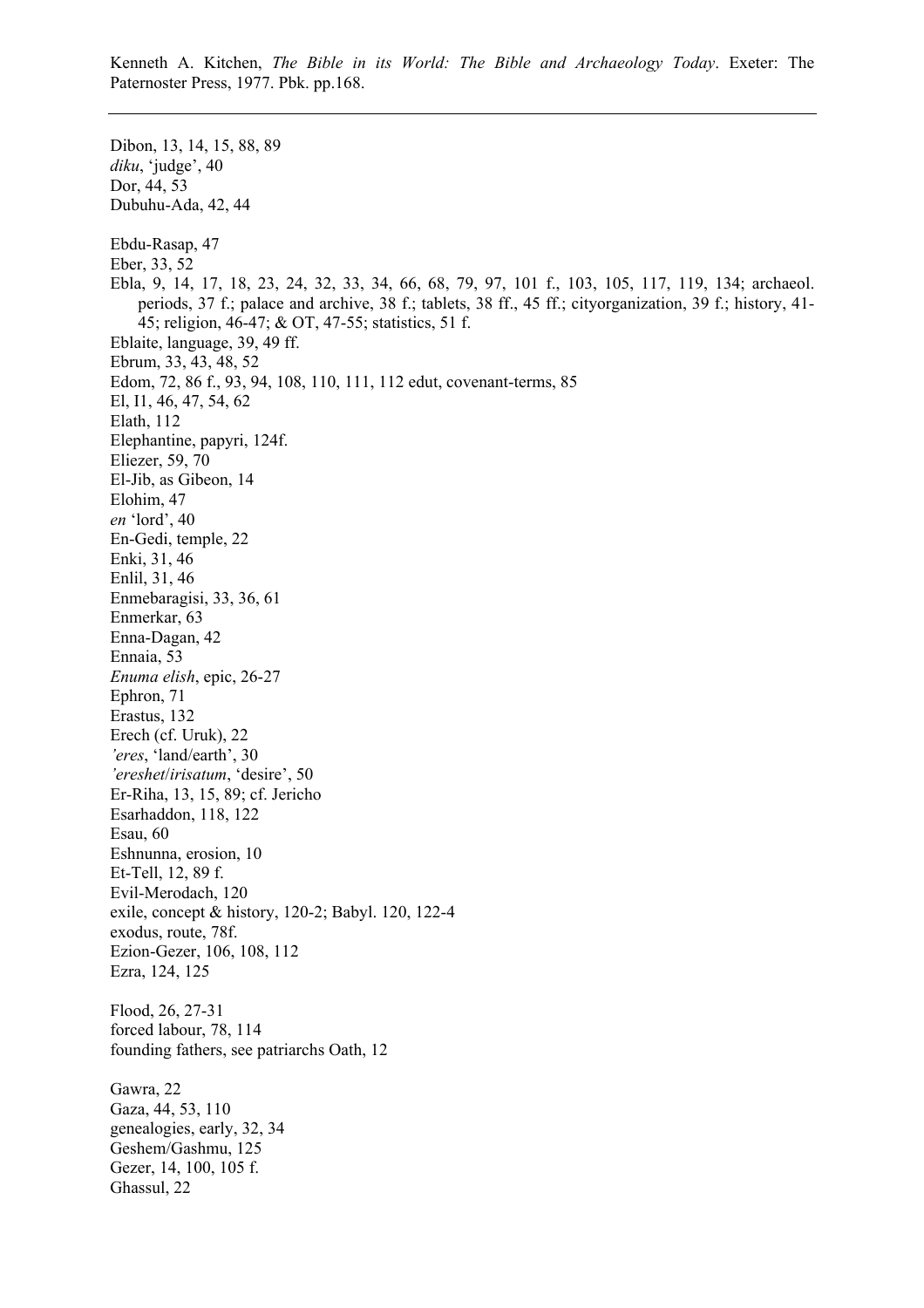Gibeah of Saul, 93 Gibeon, 12, 14, 109 Gilgal, 90 Gilgamesh, 19, 23, 26, 27; historical, 33 & n. 33, 36,; epic of, 26, 27, 28-29, 34, 36, 63; Sumerian stories, 63 Gomorrah, 60, 72 Goshen, 78 Gudea, text of, 96 f. Gumalum, 42 Habuba el-Kabira, 23 Hacilar, 21 Hadadezer, 111 *hadash*/*hiddesh*, *hedashu*, *hadath*, 'renew', 51 Hagar, 61, 69, 70 Halaf culture, 22 Hamath, 44, 94, 101 Hamazi, 42 Hammurabi of Babylon, 34, 48, 66, 72; laws of, 69 f., 79, 84 Hanania, 53 Haremhab, 76 Hamam, 62 Har(r)an, 24, 53, 59 f., 64 Hattusa, 44 Hattusil I, 45, 63, 121 Hazael, 111 Hazor, 14, 36, 44, 53, 54, 85, 90, 105, 111, 112f. Hebron, 64 Hellenism, 127 Herod Antipas, 132 Herod 'the Great', 59, 128, 132 Heshbon, 14, 88 Hezekiah, 106-7, 113-4 hieroglyphs, Egyptian, 16-17; Hittite, 17, 94 Hiram I, 94, 101 Hittites, 17, 45, 76, 78, 97, 98, 118; laws, 71; rituals, 86; treaties, 80-85 Hophra, 115 Horites (Hurrians), 17, 46, 58, 70 Hosea, 54 164 Hoshea, 113 Hurrians, see Horites Iahdun-Lim, 72 f. Ibbi-Sipish, 42, 43-44 Ibbit-Lim, 38, 45 Iblul-II, 42, 43 '*ibri*, 'Hebrew', 52 Idrimi, 62, 80 Igrish-Halam, 42 Igrish-Khepa, 45 II, El, 46 Inanna, hymns to, 100 Ipuwer, Admonitions, 55, 58, 118 Irkab-Damu, 42 Isaac, 56, 60 f., 68, 69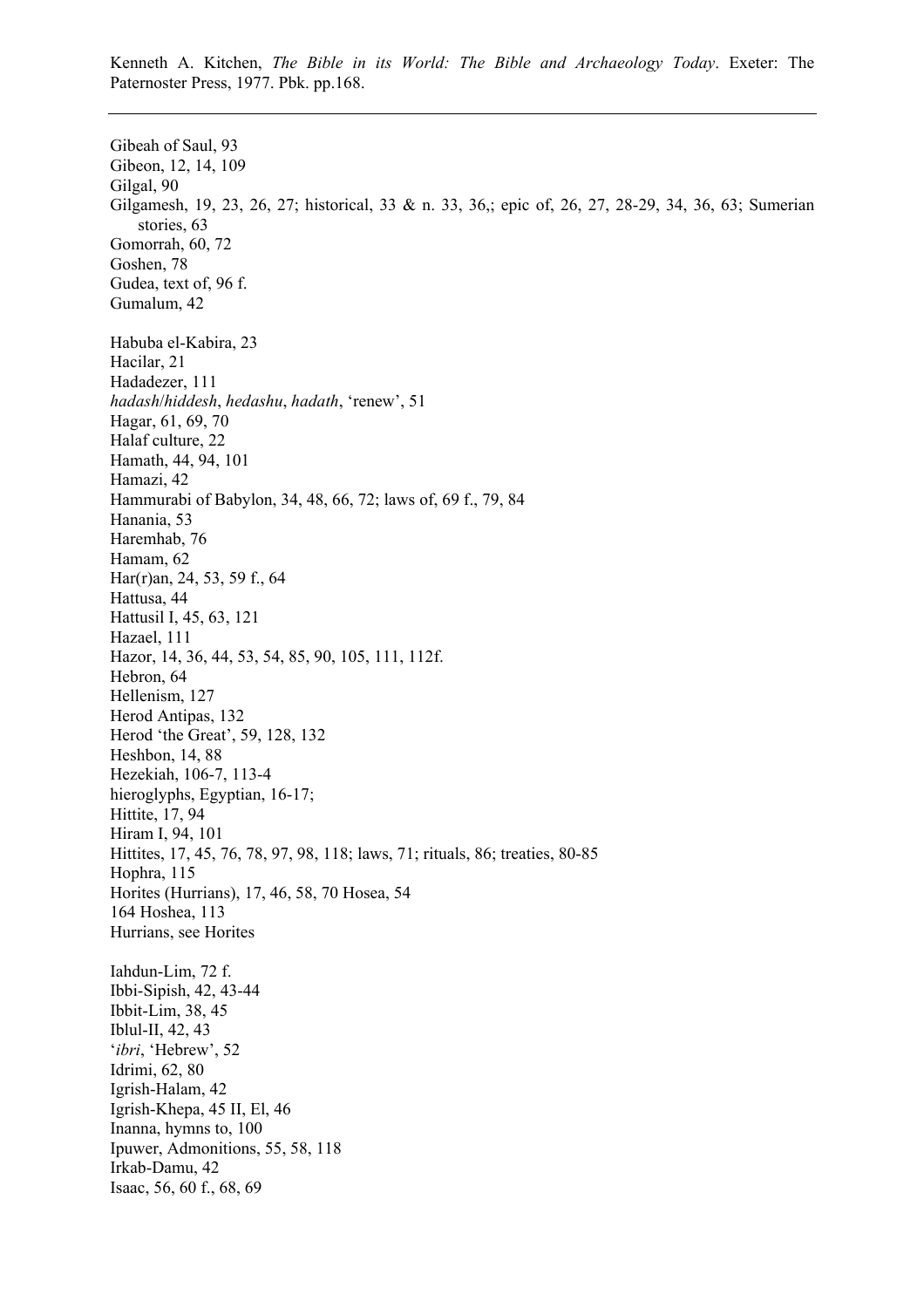Isaiah, 39, 54, 86, 116, 119 Ishmael, 53, 59, 68, 69 Ishmail, 53, 68 Ishrail, 53, 68 Ishtar, 38, 45 Israel (Jacob), 35, 68 'Israel Stela', 91 Jacob, 33, 35, 60, 61, 68, 69 Jarmo, 21 Jawa, 22 Jehoiachin, 115, 120 Jehoiakim, 114-5 Jehu, 15, 120 Jeremiah, 115, 116, 119, 122 Jericho, 10, 13, 14, 15, 21, 89 Jeroboam I (son of Nebat), 108-110 Jeroboam 11, 15, 112 Jerusalem, 44, 53, 93, 94, 102, 103, 105, 109, 113-5, 124 f. Jezebel, 110 Joash, of Israel, 111; of Judah, 33 Joppa, 44 Joram, 33 Jordan, river, 89 Joseph, 48, 60, 61, 65, 66, 68, 74 Josiah, 114 Jotham, 112 'judges', 91, 92 Karnak, 76, 109 Kashalu, 46 Kemish, 46 Kemosh, 46, 54 Keret, epic, 62, 64 *ketem*, 'gold', 50 Keturah, 69 Khabur, river, 53 Khirokitia, 21 kingship, 92 f. Kish, 33, 42, 61, 63 Koshar, 46 kutim, 'gold', 50 Lachish, 13 f., 15, 44, 53, 90, 113, 115 languages, W. Semitic, 49-51 Laodicea, 132 Laqe, 94 law-collections & covenant, 79-85 Lawi-, 68 laws, customs, OT & Anc. Nr. E., 68-71 Leah, 69 Levi, 68 Lipit-Ishtar, laws, 69 literatures, ancient, 16-18, 23 £.; Ebla, 46; narrative-types, 61-65; poetry, 95-100; wisdom, 106-107; late, 123-4, 126 *lugal*, 'ruler', 16, 40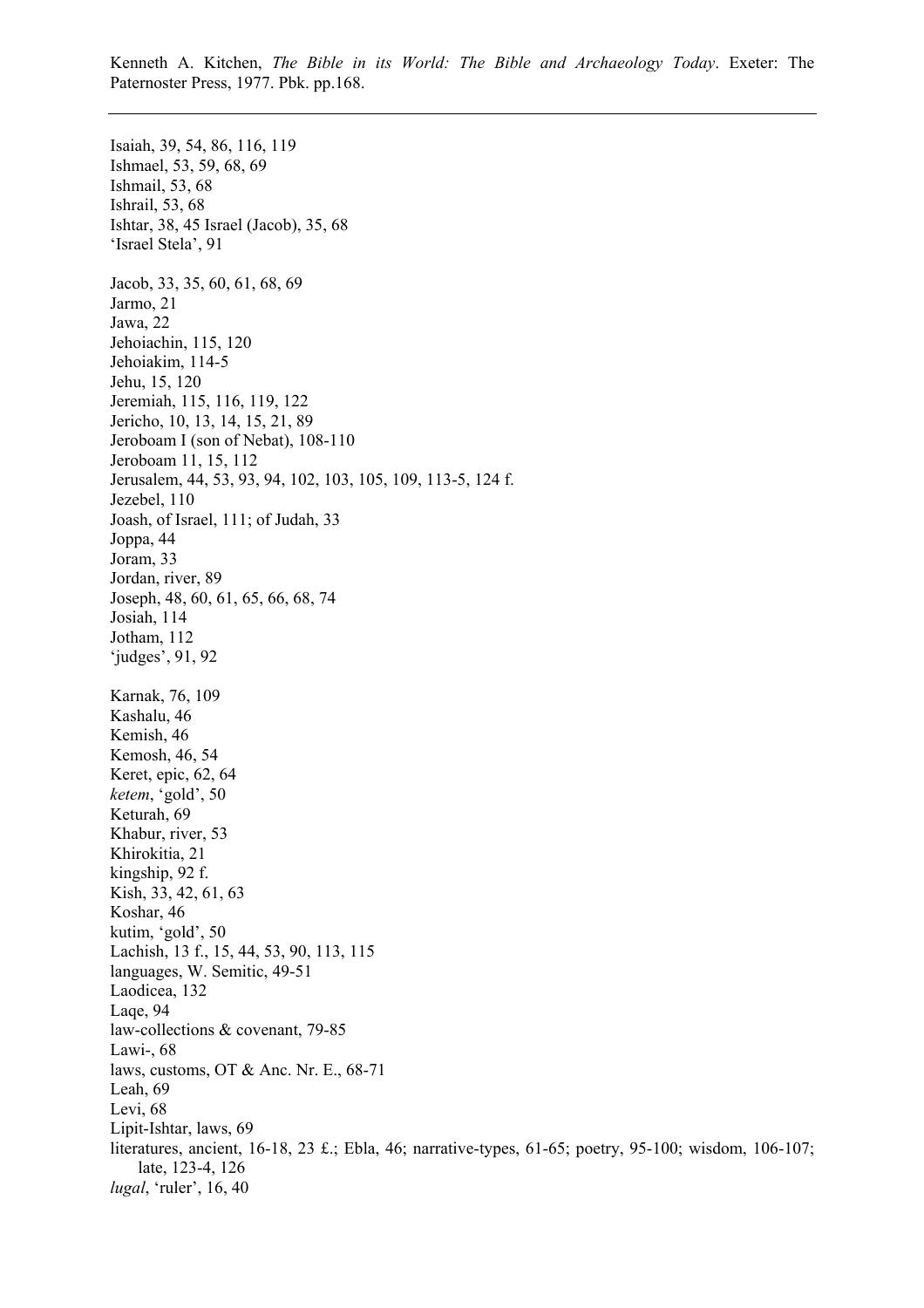Lugalbanda, 63 Luash, 94 Luke, accurate, 132 Luxor, reliefs, 13 Maccabean(s), 59, 128 Machpelah, cave, 71 *mahhu*, 'prophet', 47, 54, 117 Malik, 46 *malik* (etc.), 'king', 40 Manishtushu, 42, 43 manuscripts, OT, 129 f.; NT, 131 f. Marduk, 26 Mari, 14, 42, 43, 44, 45, 49, 53, 57, 68, 72, 101, 103, 117, 119 Martu, land, 34; deity, 59 Masada, 132 Megiddo, 10, 36, 44, 53, 105, 110, 111 Menahem, 112, 113 Mentuhotep IV, 105 Merenptah, 59, 90, 91 Mesha, 13, 111 Methuselah, 33 Metten 11, 101 Mi-cha-el, 47 Mi-ka-11, 47 Milcom, 46 Miriam, 119 Moab, 13, 72, 88, 93, 94, 110, 111 Moses, 25, 39, 48, 54, 65, 66, 68, 121 Mursd I, 45;―1I, 121 *nabi*, 'prophet', 47, 54, 116, 117 *nabi'utum*, 47, 54, 117 Nabonidus, 124 Nahal Mishmar, bronzes, 22 Naharaim, 94 Nahor, 53 Nahur, 44, 53 Napoleon, 9 Naram-Sin, 48, 64, 80; and Ebla, 38, 39, 42, 44; stories of, 63; poetess-aunt, 99 narrative, types of, 61 ff. *nasē*, *nasi*, 'leader', 41, 50, 52 Nathan, 54, 94, 117, 119 Nebuchadrezzar 11, 35, 114 f., 120 Necho II, 114 Negeb, sites, 87, 106, 109 Nehemiah, 124-5 Neo-Babylonian laws, 69 Neolithic, cultures, 21-22 Nergal, 46 Neshi, 67 Nimrud, see Calah Nineveh, 110 Nisir, Mt., 27 Noah, 27, 28, 29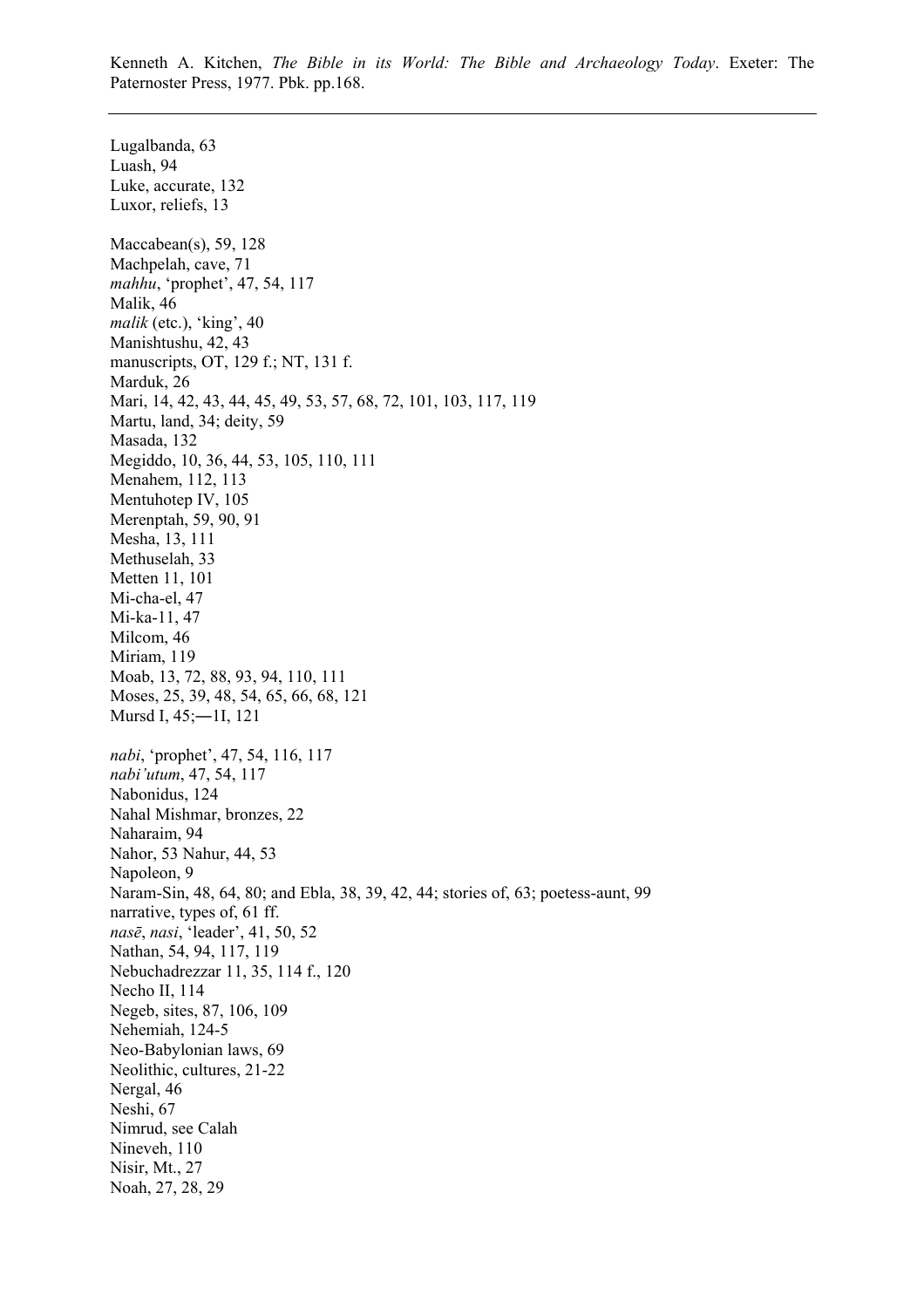Nuzi, 57, 69, 70 *'ohel*, 'tent', 59 Omri, 15, 110 Ophir, 101 Osorkon I, 102, 103; -11, 111;―IV, 113 ostraca, 14, 17, 101, 112, 113, 115 Palmyra (Tadmor), 101 parallelism, forms of, 95-97, 98-99 patriarchs, 19th/20th century views on, 56-8; nature of, 59 ff.; narratives, 61 fl:, 65 f.; customs, 68-71; names, 68; religion, 71 f. Penuel, 109 personal names, Ebla & OT, 52-3 Philistines, 90, 91, 93, 100-101, 110 Phoenician(s), 49, 94 Pi-Ramesse (Raamses), 76 f. poetry, ancient styles, 94-100 Pontius Pilate, 128 Pramessu, 78 primeval traditions, 31-36 prophecy, prophets, 54, 115-119 Proverbs & wisdom literature, 106-7 Psalms, the, 98-100 Ptolemy I, V, 127 Pyramids, 9, 23 Pyramid Texts, 23, 96-7 Qadesh, Battle of, 61, 78 Qarqar, Battle of, 111 Qatna, 54 Qedar, 125 quarrying, 104-5 Queen Victoria, 9, 20 Raamses, 77, 78; cf. Pi-Ramesse Rachel, 69, 70 Ramat Rahel, 114 Ramesses I, 76 Ramesses II, in Moab, 13, 88; prayer at Qadesh, 61, 64; lawsuit, 67; reign, 76 f.; & Edom, 87; wealth, 103; 121 Ramesses III, 59, 91, 121 Ramesses IV, 105 Rasap, Resheph, 46, 47, 54 165 Re, 20, 77 Rehoboam, 109 Reshi-Ennum, see Ar-Ennum Rimush, 42, 43 Rome, Romans, 59, 128, 129, 132 Rosetta Stone, 9 rubrics, 88 *sāgā*, 'great', 50 Samaria, 15, 110-1, 112, 113, 125 Samuel, 92 f., 119 Sanballat I, 11, III, 125 Sarah, 69, 70, 71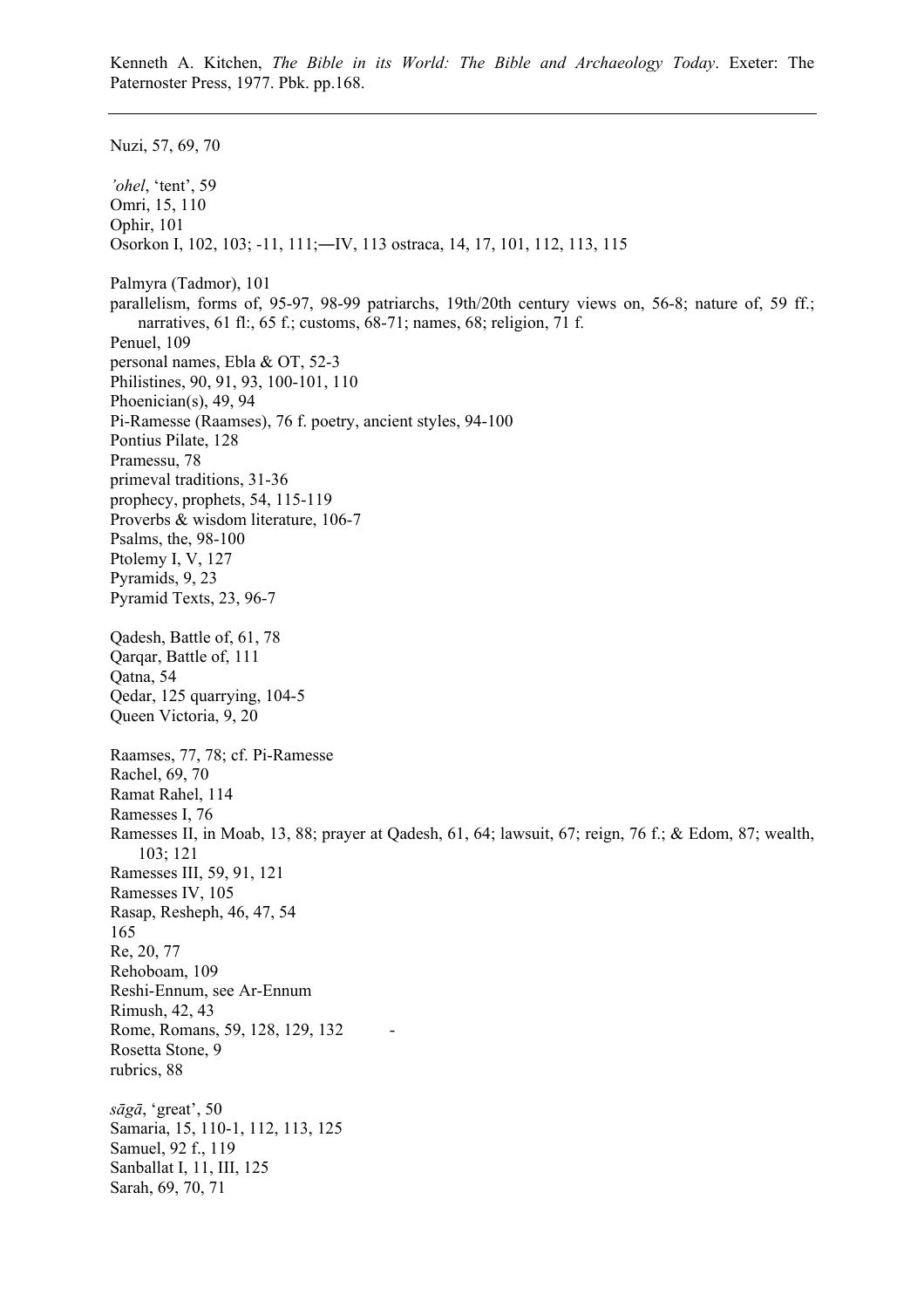Sargon of Akkad, 23, 48; & Ebla, 38, 42-43; stories of, 63, 64; poetess-daughter, 991 Sargon II, 51, 113, 121 Saul, 93, 94, 95 'sea peoples', 91 Sebaste, Sebastiyeh, 15; cf. Samaria Seir (Edom), 87 Seleucus I, 127 Sennacherib, 113-4 Septuagint, 99, 129f. Sesostris I, 105 Sethos I, 76 sha/she/shi, 'who', 50 Shalmaneser III, 111, 121 Shalmaneser V, 113, 121 Shamash, 46 Shamshi-Adad 1, 34, 67 Shamshi-Ilu, 63, 112 Sheba & Queen of, 101 Shechem, 64 Shem, 32 *shemesh*, 'sun', 46 Shishak, see Shoshenq I Shoshenq I (Shishak), 102, 108-110 Shoshenq 11, 102 Shura-Damu, 42, 43 Siamun, 100-1, 106 Sinai, 44, 79-85 Sinuhe, 58, 61 Sipish, 46 'site-shift', 13 f., 87 So, 113 Sodom, 60, 72 Solomon, 48, 94; income, 52, 101-2; officials, 52; temple, 54, 103 fl:; reign, 100 f1:, 108 f.; forces, 102 f.; wisdomliterature, 106-7 South Arabia (cf. Sheba), 101 statistics, gold & silver, 52, 101-2, 111; chariotry, 78, 102 f., 109, 111; personnel, 51 f., 104 f. Succoth (in Egypt), 78 Sumer(ians), 16, 23 f., 30, 96-7, 100 Sumerian King List, 28,30,31-34,36, 61 tabernacle, 85 f. Tadmor (Palmyra), 101 tales, 64; Eg., 61 f.; Mesop., Hitt., 63 Tanis (Zoan), 76, 100-1, 110, 113 Taurus Mts., 43, 44 'Teacher of Righteousness', 130 *tehom*, 'deep', 26, 50 Tell Abu Hureyra, 21 Tell Arad (cf. Arad), 87 Tell Asmar, 10 Tell Beit Mirsim, 12, 90 Tell Deir Alla, 88, 112 Tell ed-Duweir, 14, 15, 90 Tell el-Ajjul, 12 Tell el-Areini, 12 Tell el-Dab'a, 76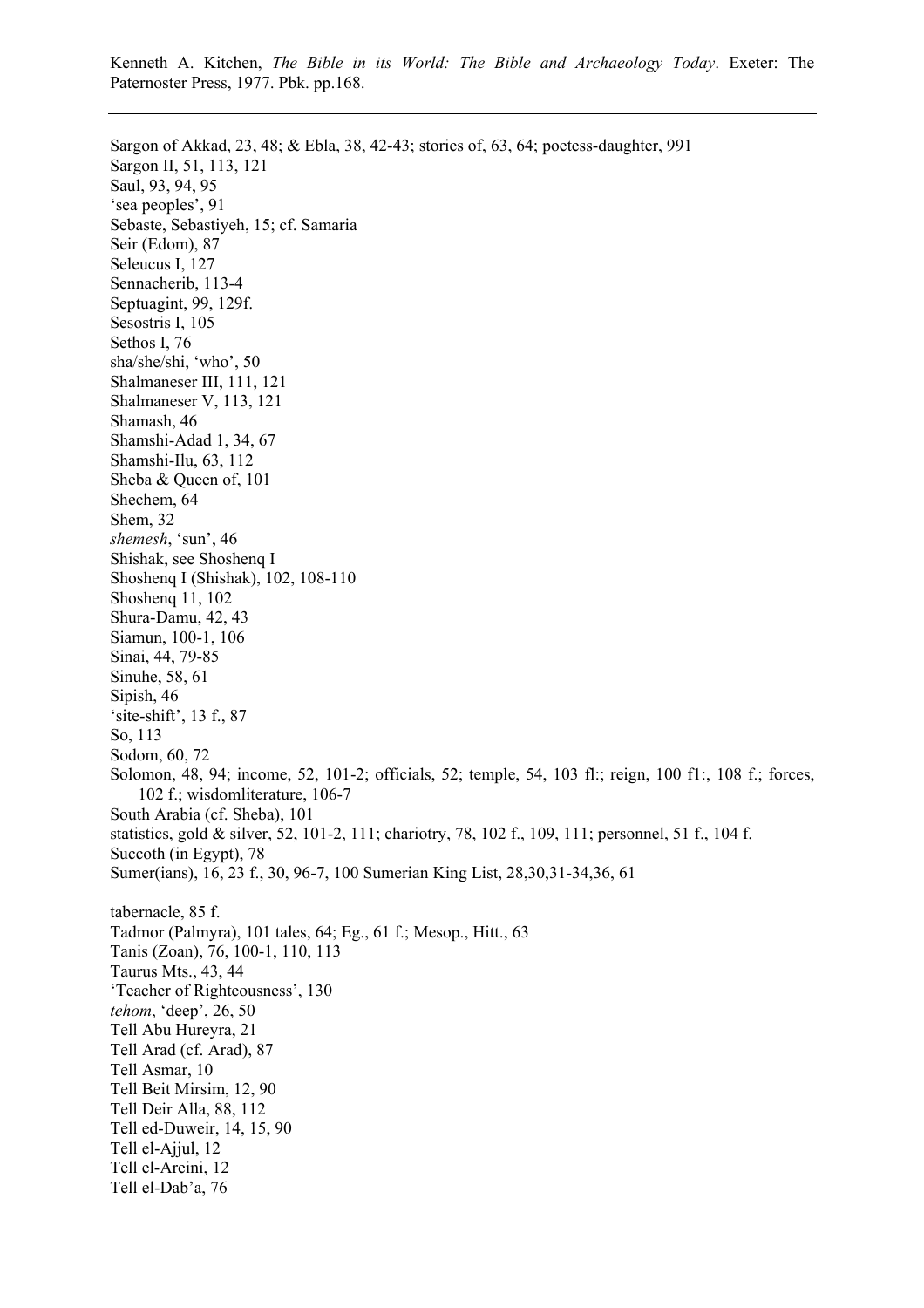Tell el-Ful, 93 Tell el-Kheleifeh, 106, 112 Tell el-Qedah, 90 Tell es-Sultan, 13, 14, 89; see Jericho Tell Hesban, 14, 88 Tell Ira, 87 Tell Jalul, 14, 88 Tell Mardikh, see Ebla Tell Masos, 87 Tell Milh/Malhata, 87 Tell Qasile, 101 Tell Umeiri, 14, 88 tents, 58-9 Terah, 32, 59 *teraphim*, 70 Thebes, 76, 86 *thm(t)*, 'deep', 26, 50 *ti'amat*, 'Waters', 26 *ti'amatum*, 'deeps', 26, 50 Tiglath-pileser III, 101, 112 f., 121 Tilaia, 53 Til-Barsip, 63 Tirhakah, 113-4 titles, officials, NT, 132 Tobiah, 125 Toi, 94 treaties, 43, 48, 79-85, 122 triumph-hymns, 79, 91, 95, 96 Tudiya, 34, 36, 42, 43, 48, 66, 80 Tukulti-Ninurta 1, 63 Tulul Abu el-Alaiq, 13; see Jericho Tummal chronicle, 33 Tutankhamun, 9 Tuthmosis III, 78, 121 Tuttul, 44, 46 Tyre, 44, 94, 101, 110, 122 *ú -a*, 'provider', 40 Ubaid culture, 22 Ugarit(ic), 14, 18, 22, 28, 44, 53, 54, 68, 85, 92, 103, 118; epics, 59, 62, 64, 98-99; language, 49 Ugaritic King List, 67 Umm Dabaghiyah, 21 Umm Lakis, (Khirbet), 13, 15 Uni, hymn, 96 Urshu, 44, 63 Ur, 9, 24, 33, 41, 59, 64; erosion, 10; flood, 28; IIIrd Dyn., 23-24, 34, 45, 72 Uruk, 19, 22, 27, 42, 63, 80 Ut-napishtim, 27 Utu, 46 Uzziah, 33, 112 Wenamun, 61, 118 Westcar, Papyrus, 61 wisdom literature & Proverbs, 106-7 writing, methods & types, 15-18, 112, 119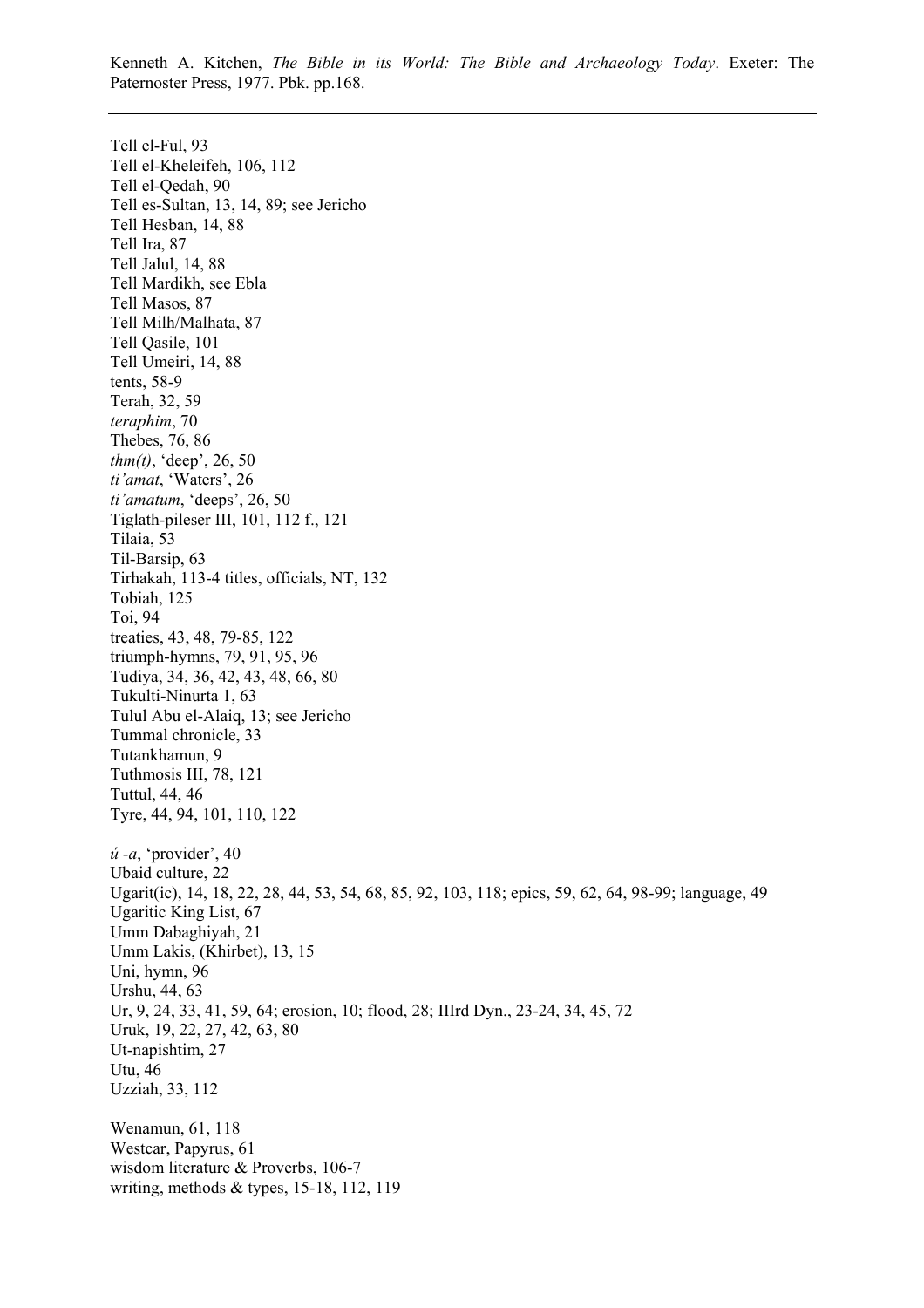*-ya/aw* ending, 47 Yamkhad, 45 Yaqaru, 67 Yasmakh-El, 53, 68 YHWH, 47 Yisrail, 53, 68 Zabilanu, Zabilu-Haddu, 68 Zagros Mts., 21 *zahab*, 'gold', 50 Zalpa, 63 Zakur, 111, 118 *zaninu*, 'provider', 40 Zebulon, 68 Zedekiah, 115 Zilpah, 33, 69 Zoan (cf. Tanis), 100, 110, 113 Zobah, 94, 101, 108

© 1977 Paternoster Press. Reproduced by permission of the publisher.

Prepared for the Web in January 2007 by Robert I Bradshaw

[http://www.biblicalstudies.org.uk/](http://www.biblicalstudies.org.uk)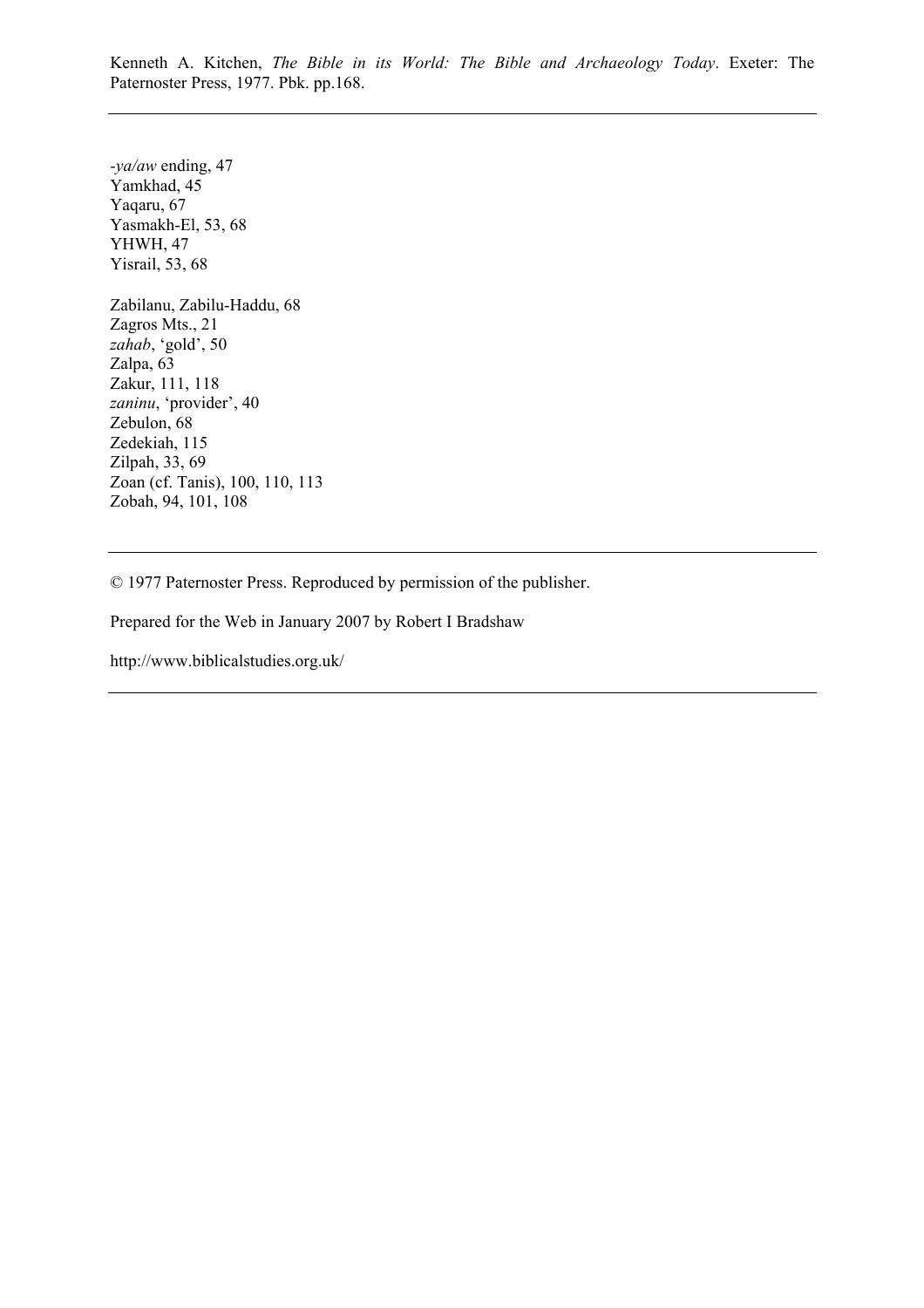## **B. BIBLICAL REFERENCES**

| Genesis:     |             |
|--------------|-------------|
| 1.2          | 26, 27, 31  |
| $1 - 11$     | 19, 20, 25, |
|              | 31 f., 35   |
| $3-4, 5$     | 31          |
| 5, 11        |             |
|              | 20,32       |
| 5:27         | 33          |
| $6 - 8$      | 28, 30      |
| $6 - 9$      | 31          |
| $6:9 - 8:22$ | 30          |
| $6:19-20$    | 139, n.23   |
| $7:2-3$      | 139, n.23   |
| 7:11         | 29          |
| 8:4          | 30          |
| 8:7 ff., 14  | 29          |
|              |             |
| 10-11:9      | 31          |
| 11:10-25     | 31          |
| 11:14-16     | 52          |
| 11:24-26     | 53          |
| 11:27-50     | 59          |
| 11-50        | 64          |
| 12:10-20     | 70          |
| 14           | 48, 60, 72  |
| 14:6         | 44          |
|              |             |
| 14:13        | 52          |
| 14:18        | 44          |
| 15:2, 3, 4   | 70, 71      |
| 16:1 ff.     | 70, 71      |
| $16:7-13$    | 61          |
| $17:2-6$ ,   |             |
| 16-17        | 71          |
| 17:18        | 69          |
|              |             |
| 18-19        | 61          |
| 19           | 60          |
| 20:2 ff.     | 70          |
| $21:10-11,$  | 69-70       |
| $12 - 14$    | 71          |
| 21:25 ff.    | 87          |
| 22           | 71          |
| $22:11-15$   | 61          |
| 23           | 71          |
|              | 53          |
| 24:10        |             |
| $25:1-6$     | 69          |
| 25:20        | 60          |
| 26 ff.       | 60          |
| $26:6-11$    | 70          |
| 26:12-14     | 60          |
| 26:23, 33    | 87          |
| 27-35        | 60          |
| 27:27-29,    |             |
|              |             |
| 39-40        | 95          |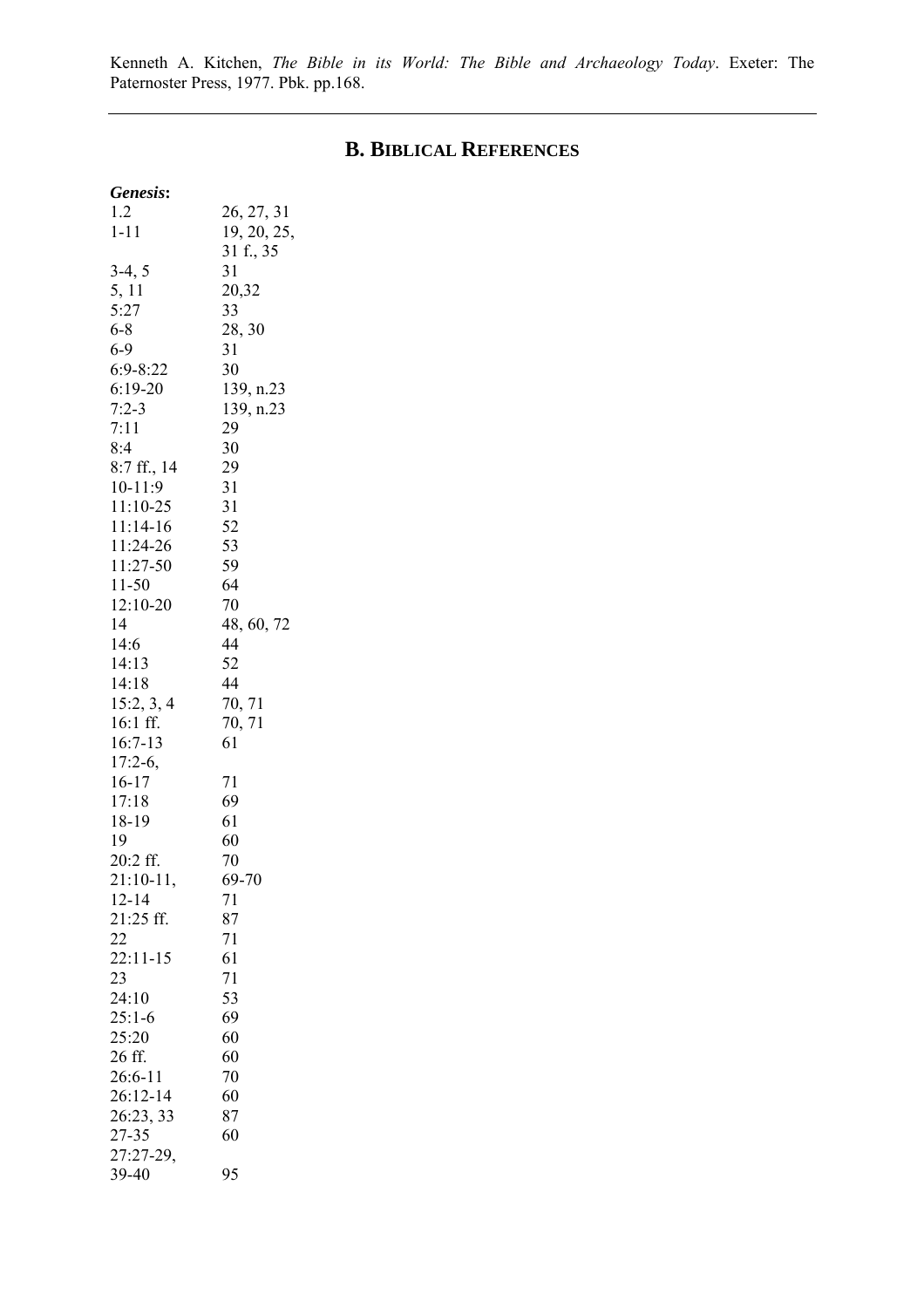| 31:19,<br>30-35<br>37-50<br>49 (:1-27)<br>50:26                                                                                               | 70<br>60<br>69, 95<br>65                                          |
|-----------------------------------------------------------------------------------------------------------------------------------------------|-------------------------------------------------------------------|
| Exodus:<br>1:11<br>5<br>5:1, 6, 10,<br>$13 - 14$<br>6:3 47<br>12:37<br>12:40-41<br>14:7, 21<br>15<br>$15:20$ f.<br>$20 - 24$<br>28:1<br>34:1, | 79<br>77<br>78<br>78<br>75<br>78<br>79, 95, 98<br>119<br>82<br>86 |
| 28-29<br>Leviticus:<br>8-986<br>16:20-27<br>26:33,<br>39-41                                                                                   | 82<br>79-85<br>86<br>122                                          |
| Numbers:<br>1:16, 44<br>$11:16-17$ ,<br>24-29<br>20:14-21<br>21:30<br>22-24<br>32:3, 34                                                       | 50<br>119<br>86<br>13,88<br>88<br>13,88                           |
| Deuteronomy: 79-85<br>18:9 ff.<br>18:15-20<br>21:15-17<br>28:36,<br>$41 - 64$<br>32                                                           | 117<br>119<br>69(2)<br>122<br>82                                  |
| Joshua:<br>$3:13-17$<br>8:30-35<br>$9:3 - 10:2$<br>10:15, 43<br>$11:10 - 11$<br>12<br>13:1<br>13:9, 17                                        | 89<br>82<br>12<br>90<br>90<br>90<br>91<br>13                      |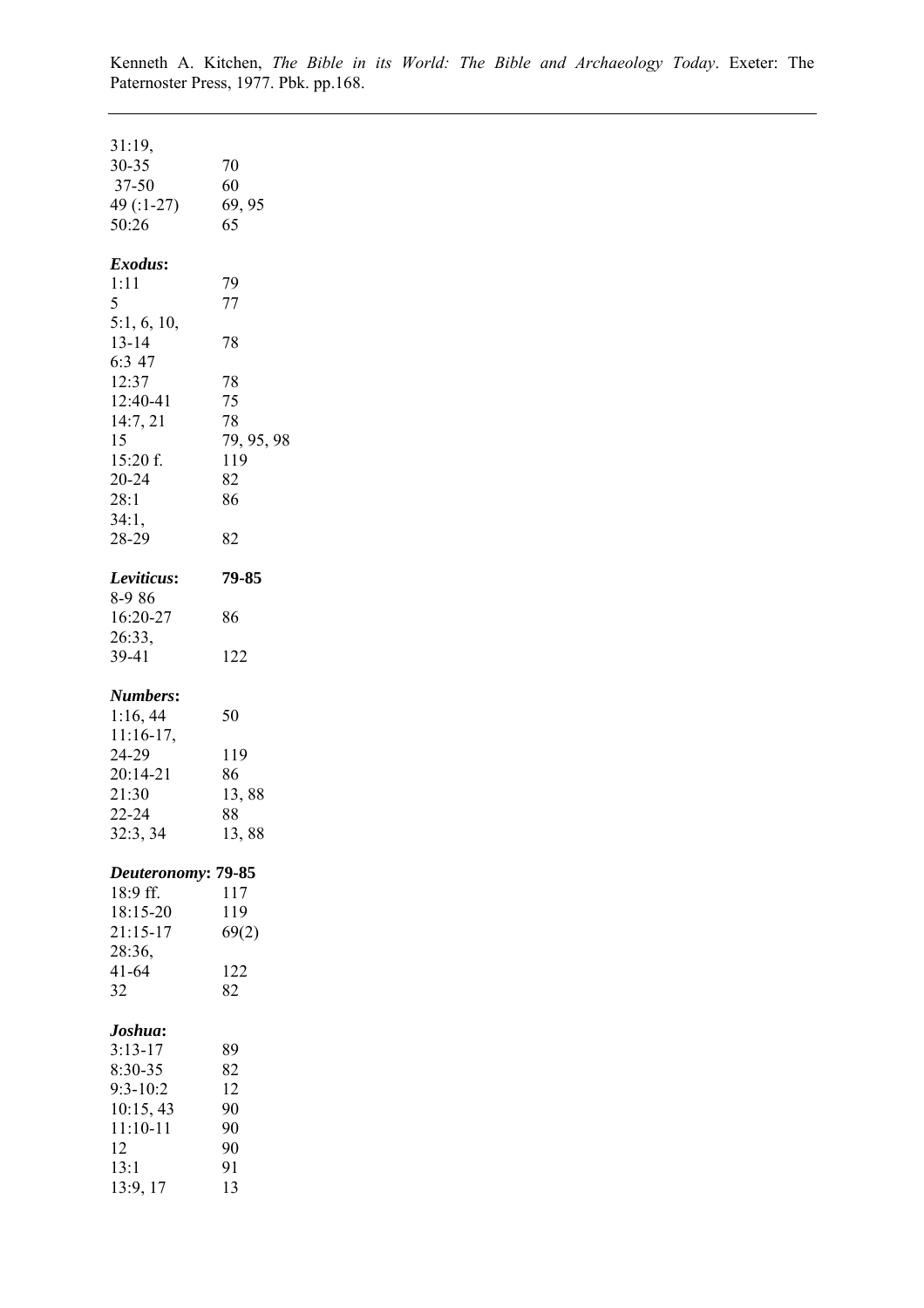| 14:13-15<br>15:13-19<br>15:28<br>15:63<br>16:10<br>17:12,16<br>19:2<br>24                                                                                                                     | 91<br>91<br>87<br>91<br>91<br>91<br>87<br>79-85                                          |
|-----------------------------------------------------------------------------------------------------------------------------------------------------------------------------------------------|------------------------------------------------------------------------------------------|
| Judges:<br>1<br>$1:1-9,$<br>16-19<br>$1:10-15, 20$<br>1:21, 22-26,<br>27ff<br>$4:6$ ff<br>5<br>$5:1$ ff.<br>11:17                                                                             | $90 - 1$<br>91<br>91<br>91<br>119<br>95, 98<br>119<br>86                                 |
| 1 Samuel:<br>$8:1-5,$<br>$10 - 18$<br>$9 - 31$<br>$10:5-6,$<br>$10 - 11$<br>15:22<br>18:7<br>31                                                                                               | 92<br>93<br>119<br>116<br>95<br>93                                                       |
| 2 Samuel:<br>1<br>$1:17 - 27$<br>$5:11 - 12$<br>5:17 ff.<br>$8:1, 2, 3$ ff.,<br>14<br>8:3,10b<br>$8:9-11$<br>$10 - 12$<br>$10 - 13$<br>16-19<br>11:14 ff.<br>22<br>$22:2 - 51$<br>$23:1, 1-7$ | 93<br>94<br>94<br>93<br>93-4<br>94<br>94<br>93<br>10:6, 8,<br>94<br>94<br>94<br>99<br>94 |
| 1 Kings:<br>3:1 100<br>$4:7, 22-23,$<br>$26 - 8$<br>$5:13-14,$<br>$15-16$                                                                                                                     | 102<br>104                                                                               |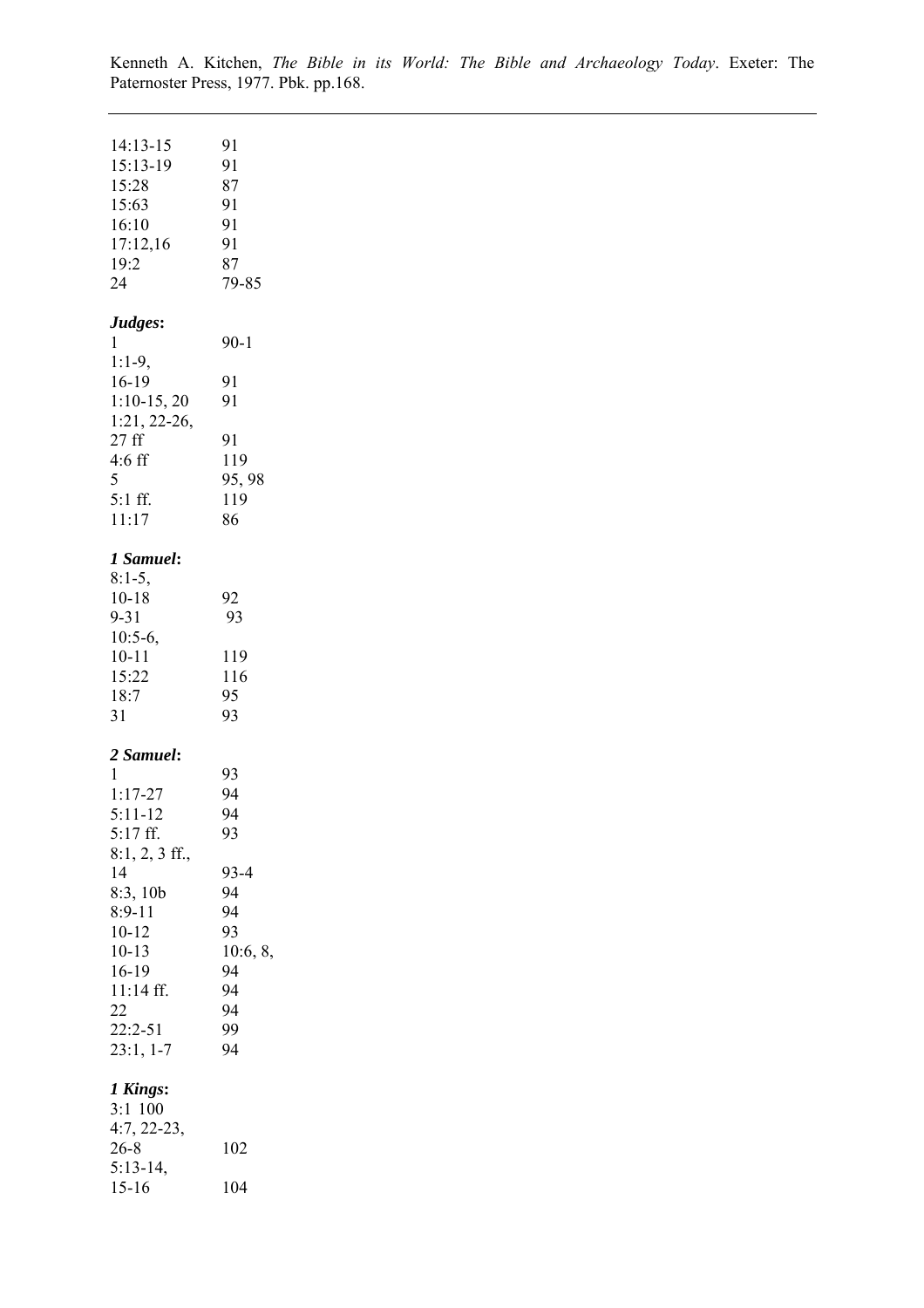| 6:21 ff.<br>7:1 f.<br>9:15,16<br>9:16<br>9:21, 22-23<br>9:28<br>$10:1 - 13$<br>10:14<br>10:22<br>10:29<br>11:14-22<br>11:23-25,<br>26-40<br>11:34<br>14:25-26<br>22<br>22:6 ff.<br>22:39<br>22:47                 | 103<br>105<br>105 f.<br>100<br>104<br>101<br>101<br>51,101<br>101<br>103<br>108<br>108<br>50<br>102, 109<br>119<br>118<br>110<br>111 |
|-------------------------------------------------------------------------------------------------------------------------------------------------------------------------------------------------------------------|--------------------------------------------------------------------------------------------------------------------------------------|
| 2 Kings:<br>1:1<br>3:4f.<br>8:25<br>10:32 f.<br>11:2<br>13:22,<br>$24 - 25$<br>14:1, 21<br>14:22<br>15:29<br>17:4<br>17:6<br>18:11<br>18:13 f<br>19:1-36<br>19:9, 37<br>22-23<br>23:28-29<br>24:1<br>25:27-30 120 | 111<br>111<br>33<br>111<br>33<br>111<br>33<br>112<br>112, 121<br>113<br>121<br>121<br>113<br>113<br>113 f.<br>114<br>114<br>115      |
| 1 Chronicles:<br>$1:1 - 52$<br>$\overline{2}$<br>29:29                                                                                                                                                            | 35<br>75<br>119                                                                                                                      |
| 2 Chronicles:<br>1:14<br>$2:2, 17-18$<br>$8:3-4$<br>$8:9-10$<br>9:13<br>9:25                                                                                                                                      | 102<br>104<br>101<br>104<br>52<br>102, 103                                                                                           |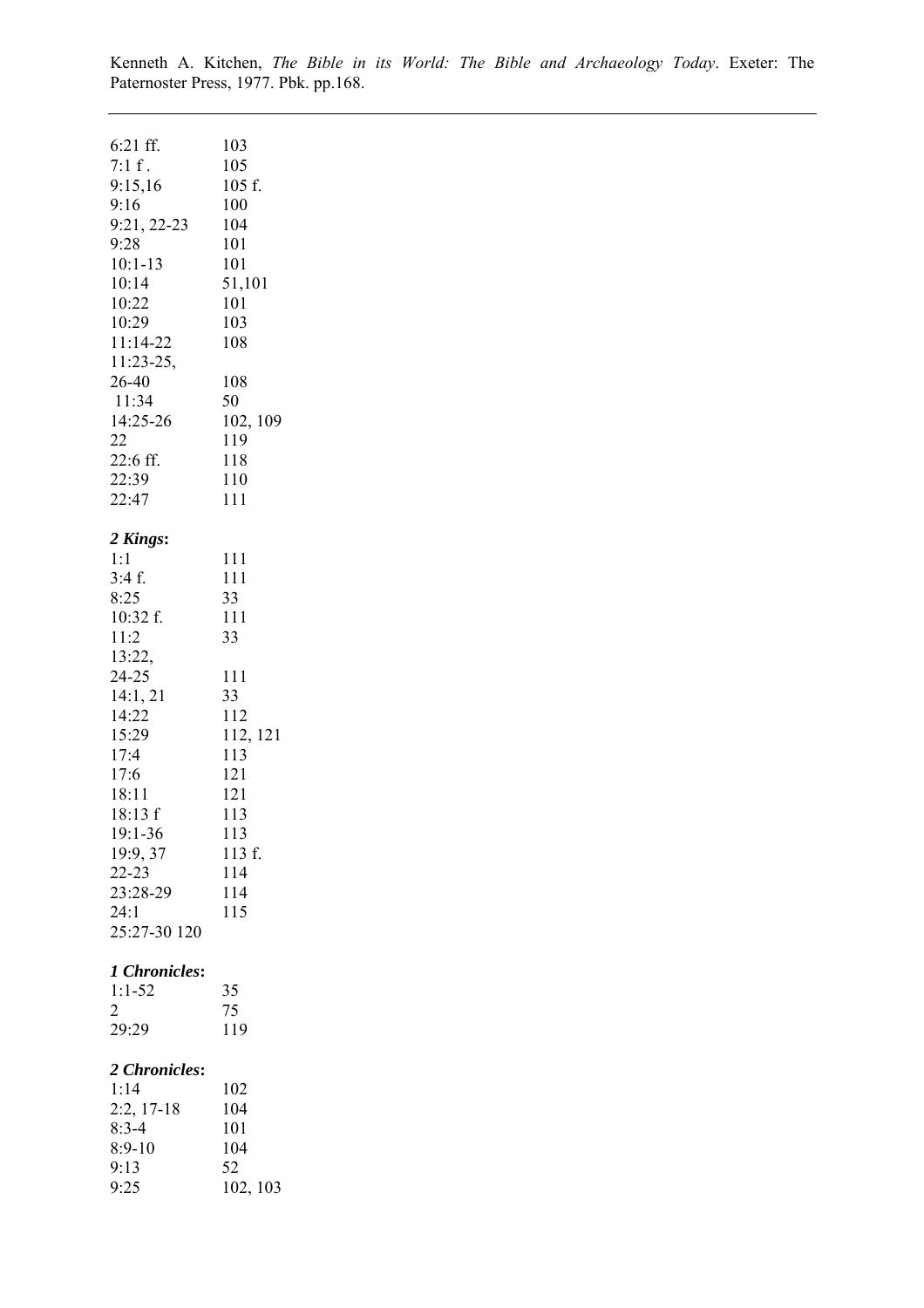| 9:29              | 119        |  |  |
|-------------------|------------|--|--|
| $12:2-9$          | 109        |  |  |
| 26:10             | 112        |  |  |
| 34-35<br>35:20-24 | 114<br>114 |  |  |
|                   |            |  |  |
| Ezra:             |            |  |  |
| $1:1$ ff.         | 124        |  |  |
|                   |            |  |  |
| Nehemiah:         |            |  |  |
| 6:6 125           |            |  |  |
|                   |            |  |  |
| Psalms:           |            |  |  |
| 18                | 99         |  |  |
| 92:9              | 98         |  |  |
| 137               | 120, 124   |  |  |
| <b>Proverbs:</b>  | 106-7      |  |  |
|                   |            |  |  |
| Isaiah:           |            |  |  |
| 34:8              | 116        |  |  |
| 36-37             | 113        |  |  |
| 37:38, 39         | 113 f.     |  |  |
| 38:9              | 99         |  |  |
|                   |            |  |  |
| Jeremiah:         |            |  |  |
| 1:1               | 119        |  |  |
| 6:1<br>22:13-19   | 115<br>114 |  |  |
| 26:20 ff.         | 115        |  |  |
| 29                | 120        |  |  |
| $30 - 31$         | 121        |  |  |
| 38:4              | 115        |  |  |
|                   |            |  |  |
| Ezekiel:          |            |  |  |
| 1:3               | 119        |  |  |
| 36-37             | 121        |  |  |
|                   |            |  |  |
| Daniel:           | 152, n.10  |  |  |
| 9:27              | 128        |  |  |
| Hosea:            |            |  |  |
| $4:1 - 2$         | 116        |  |  |
| 6:6 116           |            |  |  |
| 12:2              | 116        |  |  |
|                   |            |  |  |
| Amos:             |            |  |  |
| 1:1               | 119        |  |  |
| $1:3-5$           | 112        |  |  |
| 3:12b             | 110        |  |  |
| $6:4-6$           | 112        |  |  |
| $7:14-15$         | 119        |  |  |
| Micah:            |            |  |  |
|                   |            |  |  |